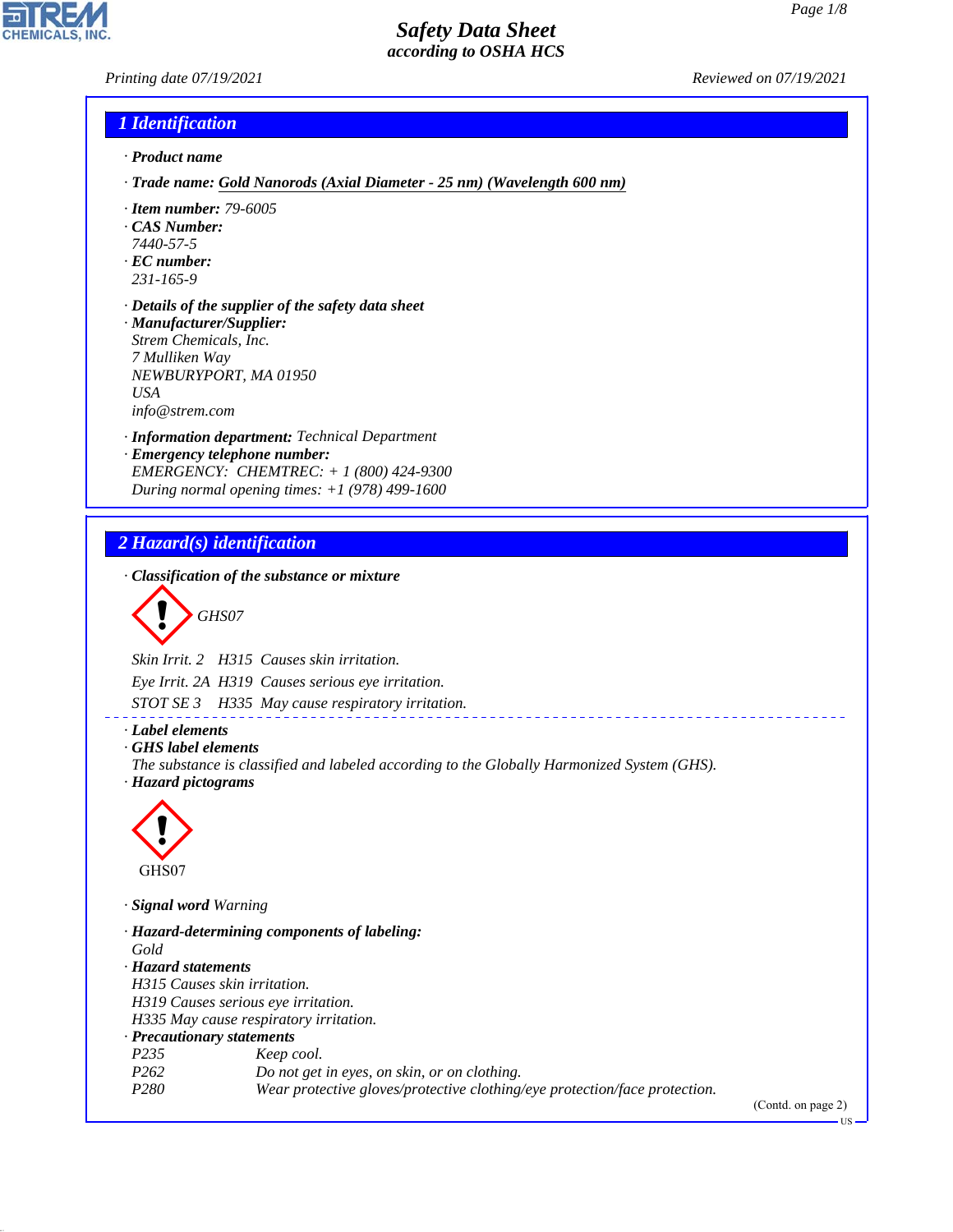*Printing date 07/19/2021 Reviewed on 07/19/2021*



#### *3 Composition/information on ingredients*

- *· Chemical characterization: Substances*
- *· CAS No. Description 7440-57-5 Gold*
- *· Identification number(s)*
- *· EC number: 231-165-9*

# *4 First-aid measures*

- *· Description of first aid measures*
- *· After inhalation: In case of unconsciousness place patient stably in side position for transportation.*
- *· After skin contact: Immediately wash with water and soap and rinse thoroughly.*
- *· After eye contact: Rinse opened eye for several minutes under running water. If symptoms persist, consult a doctor.*
- *· After swallowing: If symptoms persist consult doctor.*
- *· Information for doctor:*
- *· Most important symptoms and effects, both acute and delayed No further relevant information available.*
- *· Indication of any immediate medical attention and special treatment needed No further relevant information available.*

# *5 Fire-fighting measures*

*· Extinguishing media*

44.1.1

- *· Suitable extinguishing agents: Use fire fighting measures that suit the environment.*
- *· Special hazards arising from the substance or mixture No further relevant information available.*

(Contd. on page 3)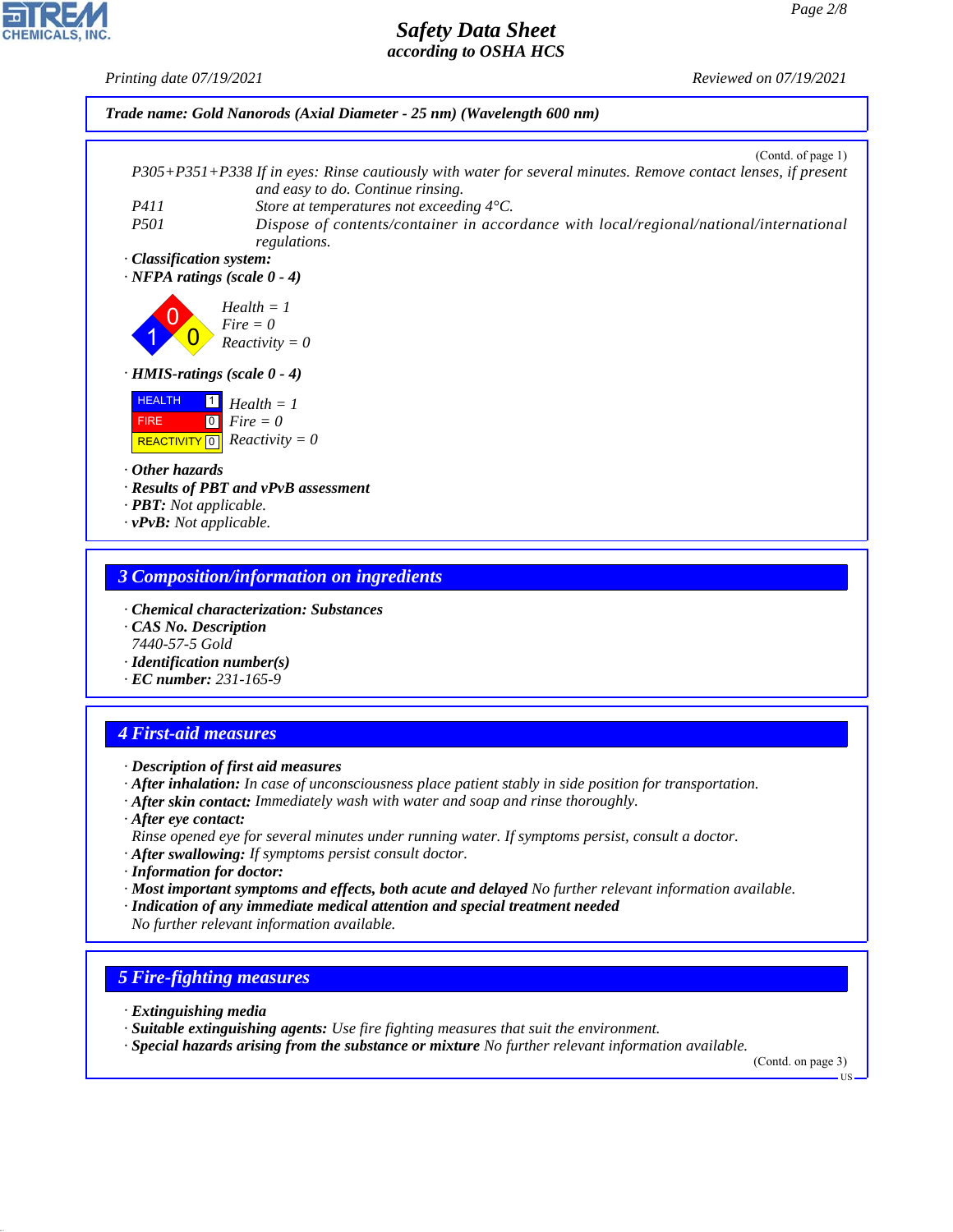(Contd. of page 2)

## *Safety Data Sheet according to OSHA HCS*

*Printing date 07/19/2021 Reviewed on 07/19/2021*

*Trade name: Gold Nanorods (Axial Diameter - 25 nm) (Wavelength 600 nm)*

*· Advice for firefighters*

*· Protective equipment: No special measures required.*

#### *6 Accidental release measures*

*· Personal precautions, protective equipment and emergency procedures Not required.*

*· Environmental precautions: No special measures required.*

*· Methods and material for containment and cleaning up: Absorb with liquid-binding material (sand, diatomite, acid binders, universal binders, sawdust). Dispose contaminated material as waste according to item 13.*

*Ensure adequate ventilation.*

*· Reference to other sections*

*See Section 7 for information on safe handling. See Section 8 for information on personal protection equipment. See Section 13 for disposal information.*

*· Protective Action Criteria for Chemicals*

*· PAC-1:*

*0.46 mg/m3*

*· PAC-2:*

*· PAC-3:*

*30 mg/m3*

*5.1 mg/m3*

#### *7 Handling and storage*

*· Handling:*

- *· Precautions for safe handling No special precautions are necessary if used correctly.*
- *· Information about protection against explosions and fires: No special measures required.*
- *· Conditions for safe storage, including any incompatibilities*

*· Storage: Keep cool.*

- *· Requirements to be met by storerooms and receptacles: No special requirements.*
- *· Information about storage in one common storage facility: Not required.*
- *· Further information about storage conditions: Keep receptacle tightly sealed.*
- *· Recommended storage temperature: Store at temperatures not exceeding 4 °C. Keep cool.*
- *· Specific end use(s) No further relevant information available.*

# *8 Exposure controls/personal protection*

*· Additional information about design of technical systems: No further data; see item 7.*

*· Control parameters*

- *· Components with limit values that require monitoring at the workplace: Not required.*
- *· Additional information: The lists that were valid during the creation were used as basis.*

*· Exposure controls*

44.1.1

- *· Personal protective equipment:*
- *· General protective and hygienic measures: Keep away from foodstuffs, beverages and feed. Immediately remove all soiled and contaminated clothing. Wash hands before breaks and at the end of work.*

(Contd. on page 4)

US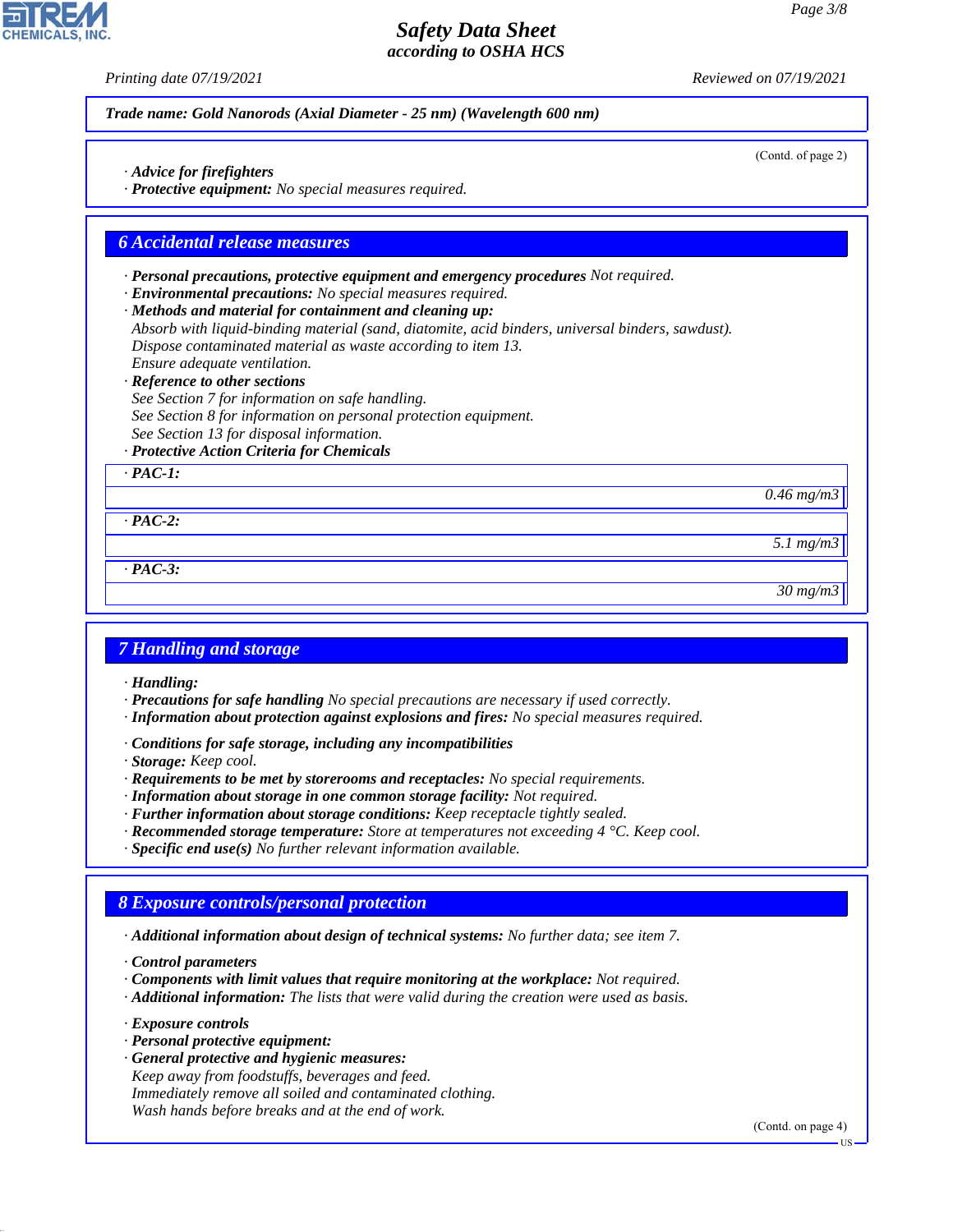**CHEMICALS, INC** 

*Printing date 07/19/2021 Reviewed on 07/19/2021*

#### *Trade name: Gold Nanorods (Axial Diameter - 25 nm) (Wavelength 600 nm)*

(Contd. of page 3)

- *Avoid contact with the eyes and skin.*
- *· Breathing equipment: A NIOSH approved respirator in accordance with 29 CFR 1910.134.*
- *· Protection of hands:*



\_S*Protective gloves*

*The glove material has to be impermeable and resistant to the product/ the substance/ the preparation. Due to missing tests no recommendation to the glove material can be given for the product/ the preparation/ the chemical mixture.*

*Selection of the glove material on consideration of the penetration times, rates of diffusion and the degradation · Material of gloves*

*The selection of the suitable gloves does not only depend on the material, but also on further marks of quality and varies from manufacturer to manufacturer.*

*· Penetration time of glove material*

*The exact break through time has to be found out by the manufacturer of the protective gloves and has to be observed.*

*· Eye protection:*



44.1.1

\_R*Tightly sealed goggles*

| · Information on basic physical and chemical properties                 |                               |  |  |  |
|-------------------------------------------------------------------------|-------------------------------|--|--|--|
| <b>General Information</b>                                              |                               |  |  |  |
| $\cdot$ Appearance:<br>Form:                                            | Liquid                        |  |  |  |
| Color:                                                                  | Blue                          |  |  |  |
| $\cdot$ Odor:                                                           | <i><u><b>Odorless</b></u></i> |  |  |  |
| · Odor threshold:                                                       | Not determined.               |  |  |  |
| $\cdot$ pH-value:                                                       | Not determined.               |  |  |  |
| Change in condition                                                     |                               |  |  |  |
| <b>Melting point/Melting range:</b>                                     | 1.064 °C (34 °F)              |  |  |  |
| <b>Boiling point/Boiling range:</b>                                     | 2.067 °C (36 °F)              |  |  |  |
| · Flash point:                                                          | Not applicable.               |  |  |  |
| · Flammability (solid, gaseous):                                        | Not determined.               |  |  |  |
| · Ignition temperature:                                                 |                               |  |  |  |
| <b>Decomposition temperature:</b>                                       | Not determined.               |  |  |  |
| Not determined.<br>$\cdot$ Auto igniting:                               |                               |  |  |  |
| · Danger of explosion:<br>Product does not present an explosion hazard. |                               |  |  |  |
| · Explosion limits:                                                     |                               |  |  |  |
| Lower:                                                                  | Not determined.               |  |  |  |
| <b>Upper:</b>                                                           | Not determined.               |  |  |  |
| · Vapor pressure:                                                       | Not determined.               |  |  |  |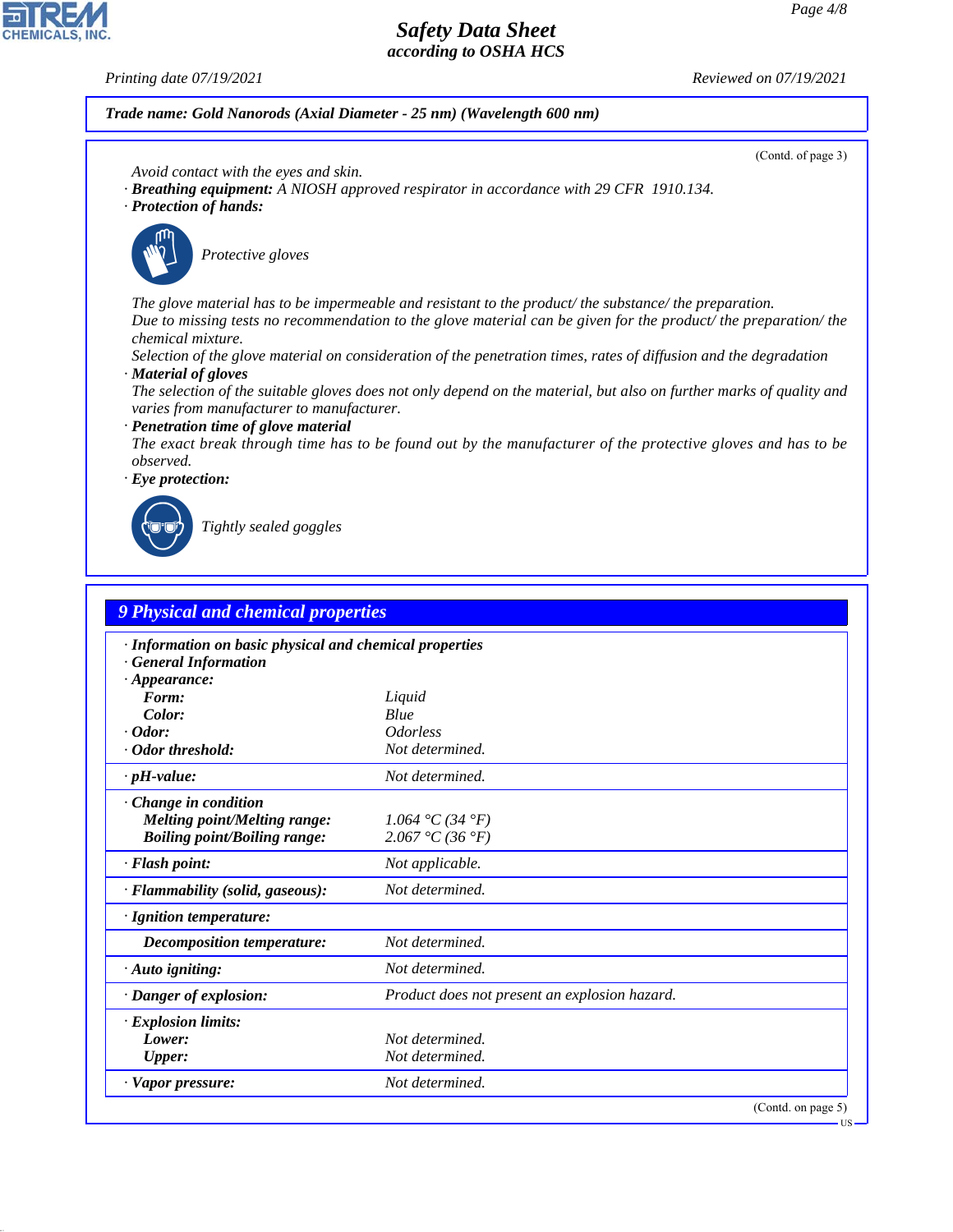*Printing date 07/19/2021 Reviewed on 07/19/2021*

#### *Trade name: Gold Nanorods (Axial Diameter - 25 nm) (Wavelength 600 nm)*

|                                                            |                                             | (Contd. of page 4) |  |  |
|------------------------------------------------------------|---------------------------------------------|--------------------|--|--|
| $\cdot$ Density at 20 $\cdot$ C (68 $\cdot$ F):            | $19.3$ g/cm <sup>3</sup> (161.0585 lbs/gal) |                    |  |  |
| $\cdot$ Relative density                                   | Not determined.                             |                    |  |  |
| · Vapor density                                            | Not determined.                             |                    |  |  |
| · Evaporation rate                                         | Not determined.                             |                    |  |  |
| $\cdot$ Solubility in / Miscibility with                   |                                             |                    |  |  |
| Water:                                                     | Not miscible or difficult to mix.           |                    |  |  |
| · Partition coefficient (n-octanol/water): Not determined. |                                             |                    |  |  |
| · Viscosity:                                               |                                             |                    |  |  |
| Dynamic:                                                   | Not determined.                             |                    |  |  |
| Kinematic:                                                 | Not determined.                             |                    |  |  |
| · Solvent content:                                         |                                             |                    |  |  |
| Organic solvents:                                          | $0.0\%$                                     |                    |  |  |
| <b>VOC</b> content:                                        | 0.0 g/l / 0.00 lb/gl                        |                    |  |  |
| $\cdot$ Other information                                  | No further relevant information available.  |                    |  |  |

# *10 Stability and reactivity*

*· Reactivity No further relevant information available.*

- *· Chemical stability*
- *· Thermal decomposition / conditions to be avoided: No decomposition if used according to specifications.*
- *· Possibility of hazardous reactions No dangerous reactions known.*
- *· Conditions to avoid No further relevant information available.*
- *· Incompatible materials: No further relevant information available.*
- *· Hazardous decomposition products: No dangerous decomposition products known.*

# *11 Toxicological information*

#### *· Information on toxicological effects*

- *· Acute toxicity:*
- *· Primary irritant effect:*
- *· on the skin: Irritant to skin and mucous membranes.*
- *· on the eye: Irritating effect.*
- *· Sensitization: No sensitizing effects known.*
- *· Additional toxicological information:*
- *· Carcinogenic categories*

*· IARC (International Agency for Research on Cancer)*

*Substance is not listed.*

*· NTP (National Toxicology Program)*

*Substance is not listed.*

#### *· OSHA-Ca (Occupational Safety & Health Administration)*

*Substance is not listed.*

# *12 Ecological information*

*· Toxicity*

44.1.1

*· Aquatic toxicity: No further relevant information available.*

(Contd. on page 6)

US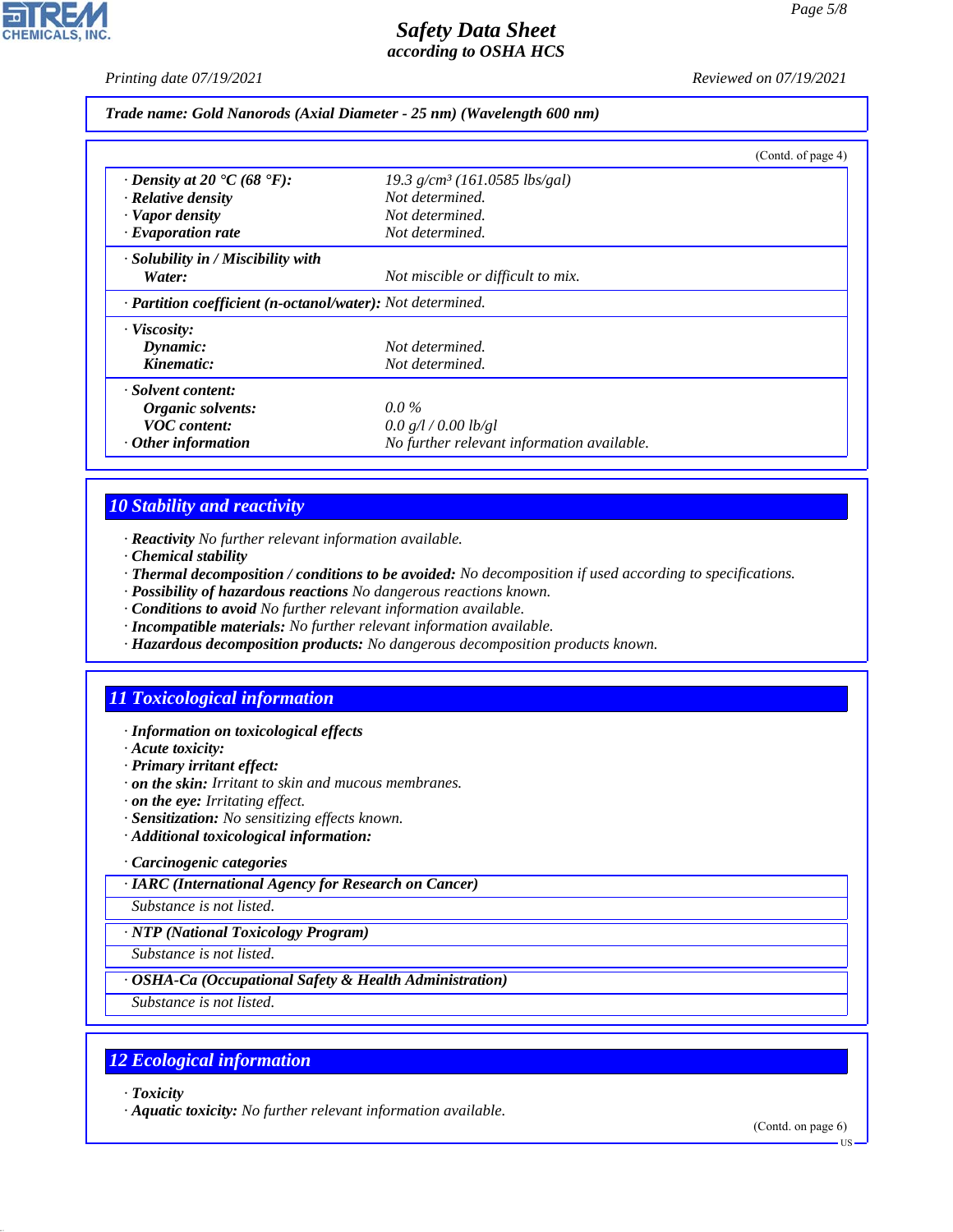*Printing date 07/19/2021 Reviewed on 07/19/2021*

#### *Trade name: Gold Nanorods (Axial Diameter - 25 nm) (Wavelength 600 nm)*

- *· Persistence and degradability No further relevant information available.*
- *· Behavior in environmental systems:*
- *· Bioaccumulative potential No further relevant information available.*
- *· Mobility in soil No further relevant information available.*
- *· Additional ecological information:*
- *· General notes: Not known to be hazardous to water.*
- *· Results of PBT and vPvB assessment*
- *· PBT: Not applicable.*
- *· vPvB: Not applicable.*
- *· Other adverse effects No further relevant information available.*

#### *13 Disposal considerations*

*· Waste treatment methods*

*· Recommendation:*

*Must not be disposed of together with household garbage. Do not allow product to reach sewage system.*

- *· Uncleaned packagings:*
- *· Recommendation: Disposal must be made according to official regulations.*

#### *14 Transport information*

| $\cdot$ UN-Number<br>· DOT, ADN, IMDG, IATA                                         | not regulated   |
|-------------------------------------------------------------------------------------|-----------------|
| $\cdot$ UN proper shipping name<br>· DOT, ADN, IMDG, IATA                           | not regulated   |
| $\cdot$ Transport hazard class(es)                                                  |                 |
| · DOT, ADN, IMDG, IATA<br>· Class                                                   | not regulated   |
| · Packing group<br>· DOT, IMDG, IATA                                                | not regulated   |
| · Environmental hazards:<br>$\cdot$ Marine pollutant:                               | $N_{O}$         |
| · Special precautions for user                                                      | Not applicable. |
| · Transport in bulk according to Annex II of<br><b>MARPOL73/78 and the IBC Code</b> | Not applicable. |
| · UN "Model Regulation":                                                            | not regulated   |

# *15 Regulatory information*

*· Safety, health and environmental regulations/legislation specific for the substance or mixture · Sara*

*· Section 355 (extremely hazardous substances):*

*Substance is not listed.*

44.1.1

(Contd. on page 7)



(Contd. of page 5)

US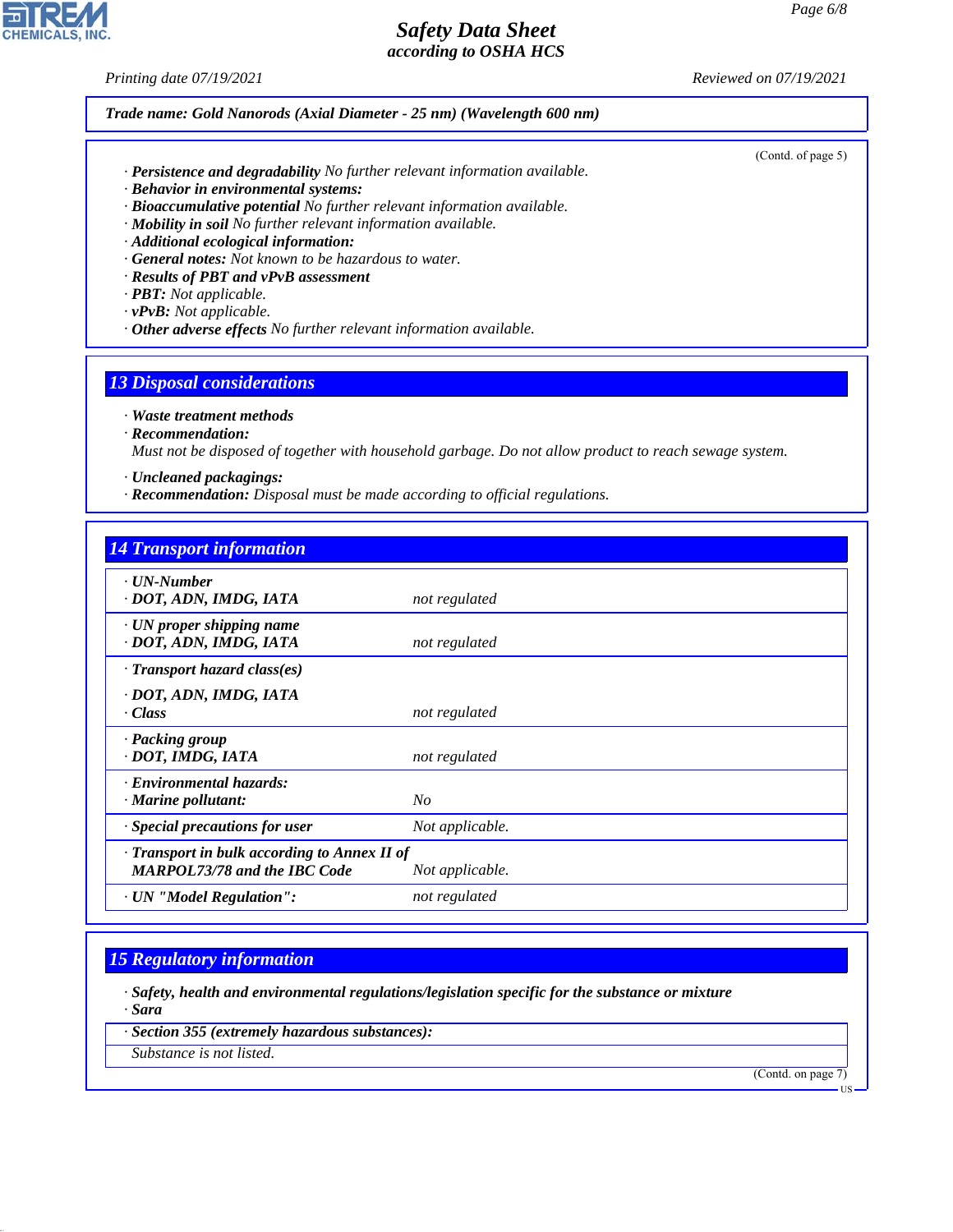**CHEMICALS, INC** 

*Printing date 07/19/2021 Reviewed on 07/19/2021*

*Trade name: Gold Nanorods (Axial Diameter - 25 nm) (Wavelength 600 nm)*

(Contd. of page 6)

| · Section 313 (Specific toxic chemical listings): |  |
|---------------------------------------------------|--|
| Substance is not listed.                          |  |

*· TSCA (Toxic Substances Control Act):*

*Substance is listed.*

*· Proposition 65*

*· Chemicals known to cause cancer:*

*Substance is not listed.*

*· Chemicals known to cause reproductive toxicity for females:*

*Substance is not listed.*

*· Chemicals known to cause reproductive toxicity for males:*

*Substance is not listed.*

*· Chemicals known to cause developmental toxicity: Substance is not listed.*

*· Carcinogenic categories*

*· EPA (Environmental Protection Agency)*

*Substance is not listed.*

*· TLV (Threshold Limit Value established by ACGIH)*

*Substance is not listed.*

*· NIOSH-Ca (National Institute for Occupational Safety and Health)*

*Substance is not listed.*

*· GHS label elements*

*The substance is classified and labeled according to the Globally Harmonized System (GHS).*

*· Hazard pictograms*



44.1.1

*· Signal word Warning*

*· Hazard-determining components of labeling: Gold · Hazard statements*

*H315 Causes skin irritation.*

*H319 Causes serious eye irritation.*

*H335 May cause respiratory irritation.*

#### *· Precautionary statements*

| P <sub>235</sub> | Keep cool. |
|------------------|------------|
|                  |            |

*P262 Do not get in eyes, on skin, or on clothing.*

*P280 Wear protective gloves/protective clothing/eye protection/face protection.*

*P305+P351+P338 If in eyes: Rinse cautiously with water for several minutes. Remove contact lenses, if present and easy to do. Continue rinsing.*

- *P411 Store at temperatures not exceeding 4°C.*
- *P501 Dispose of contents/container in accordance with local/regional/national/international regulations.*
- *· Chemical safety assessment: A Chemical Safety Assessment has not been carried out.*

US